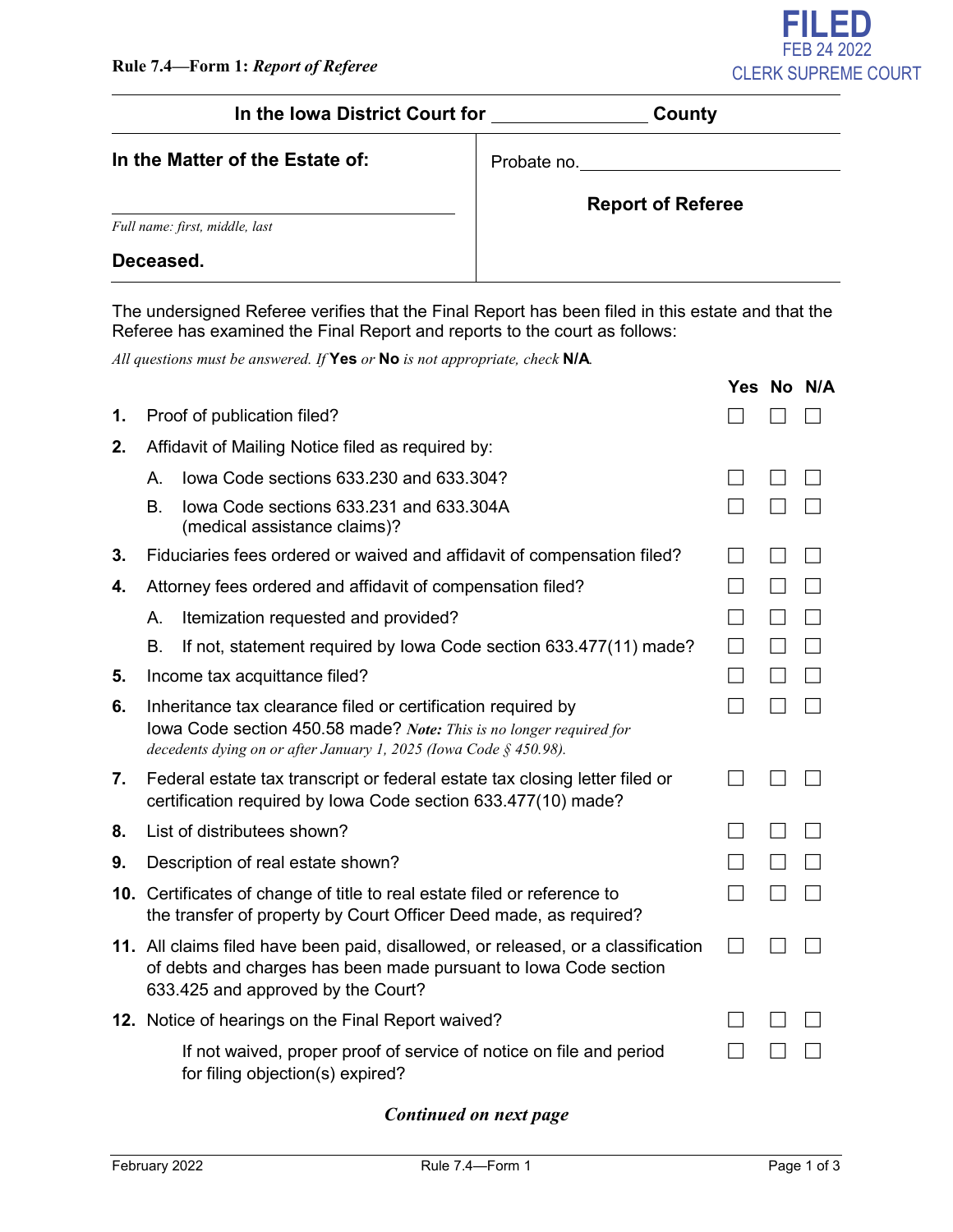|    |                                                                                                                                                                                  | Yes No N/A |  |
|----|----------------------------------------------------------------------------------------------------------------------------------------------------------------------------------|------------|--|
|    | 13. Accounting waived?                                                                                                                                                           |            |  |
|    | If not waived, has accounting been provided?                                                                                                                                     |            |  |
|    | 14. Court costs paid, including cost for final order(s)?                                                                                                                         |            |  |
|    | 15. Election filed by or for surviving spouse under lowa Code section 633.236<br>or notice filed and time period for filing election under Iowa Code section<br>633.237 expired? |            |  |
|    | 16. Receipts for all specific bequests filed?                                                                                                                                    |            |  |
|    | 17. Is there a statement regarding whether decedent left genetic material?                                                                                                       |            |  |
|    | If you checked $\mathsf{No}$ , check $\mathsf{N/A}$ for the remaining questions in section 17.                                                                                   |            |  |
| A. | Decedent:                                                                                                                                                                        |            |  |
|    | (1) Was unmarried.                                                                                                                                                               |            |  |
|    | (2) Left no genetic material.                                                                                                                                                    |            |  |
|    | (3) Left no signed writing authorizing spouse to use the<br>genetic material.                                                                                                    |            |  |
|    | If you checked Yes to any question in section $17(A)$ , check NIA for the remaining<br>questions in section 17.                                                                  |            |  |
| В. | Have sufficient estate assets been reserved to fund distribution to<br>posthumous heirs?                                                                                         |            |  |
|    | If you checked $\mathsf{No}$ , check $\mathsf{N/A}$ for the remaining questions in section 17.                                                                                   |            |  |
| C. | Does the Final Report state that final distributions will not be made<br>until two years after the decedent's date of death?                                                     |            |  |
|    | If you checked $\mathsf{No}$ , check $\mathsf{N/A}$ for the remaining questions in section 17.                                                                                   |            |  |
| D. | Does the Final Report state that a supplemental report will be<br>submitted after final distributions of the reserved assets?                                                    |            |  |
|    | 18. Remarks:                                                                                                                                                                     |            |  |
|    |                                                                                                                                                                                  |            |  |
|    |                                                                                                                                                                                  |            |  |
|    |                                                                                                                                                                                  |            |  |
|    |                                                                                                                                                                                  |            |  |

*Check this box if you have attached a sheet with additional information.*

*Continued on next page*